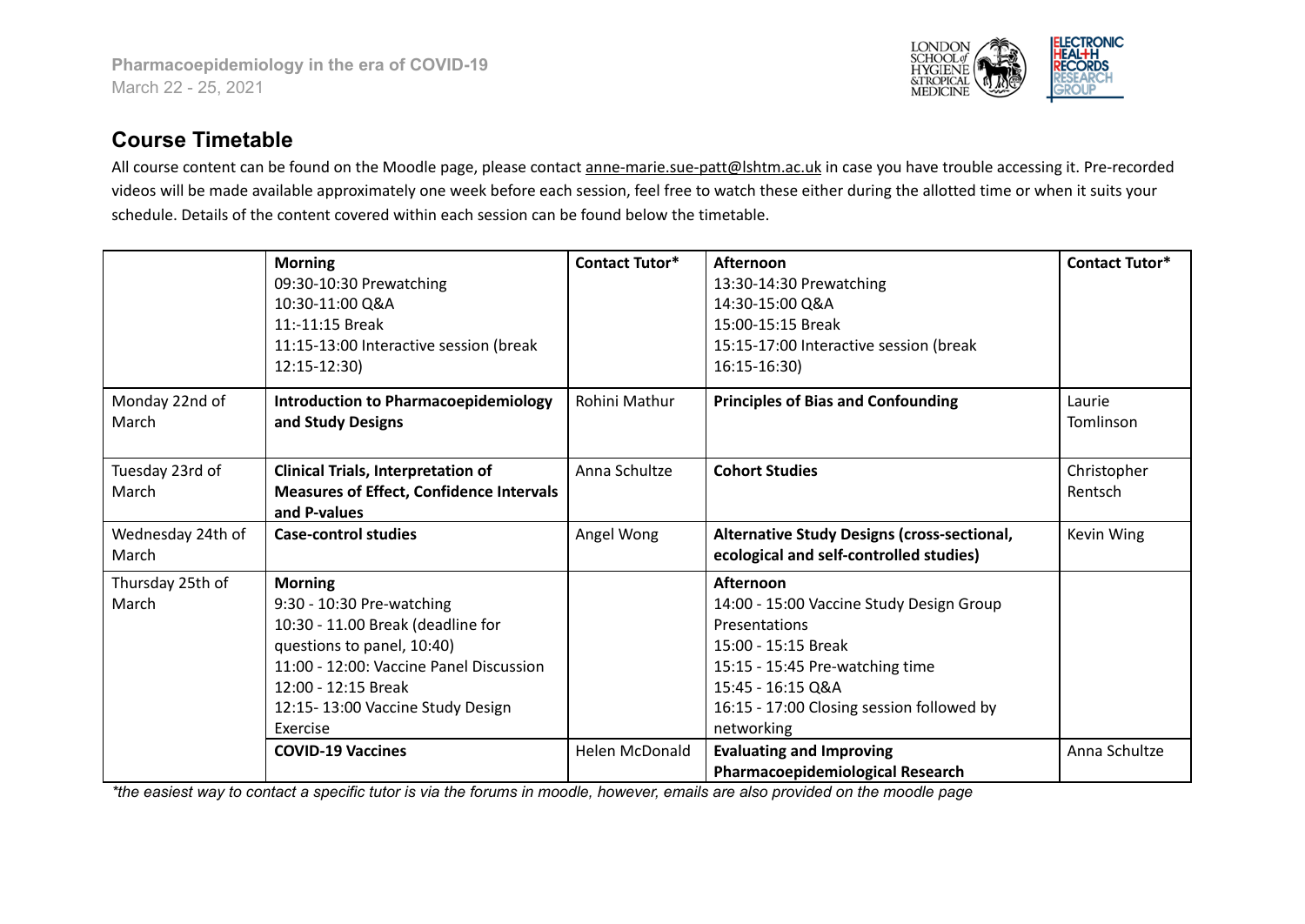**Pharmacoepidemiology in the era of COVID-19** March 22 - 25, 2021

## **Session Content**

All content can be found on the dedicated Moodle page. Note that all practicals will be small group exercises in Zoom breakout rooms.

Moodle Page: [placeholder]

Q&A Zoom Link: [placeholder]

Practical Group A Zoom Link: [placeholder]

Practical Group B Zoom Link: [placeholder]

| Day                         | Time      | <b>Topic</b>                                                                                             | <b>Pre-recorded Content and Practical</b>                                                                                                                                                                                                                                                       |  |
|-----------------------------|-----------|----------------------------------------------------------------------------------------------------------|-------------------------------------------------------------------------------------------------------------------------------------------------------------------------------------------------------------------------------------------------------------------------------------------------|--|
| Monday<br>22nd of<br>March  | AM        | Introduction to<br>Pharmacoepidemiology<br>and Study Designs                                             | <b>Pre-recorded Content:</b><br>Introduction to Pharmacoepidemiology (Ian Douglas, LSHTM)<br>Pharmacoepidemiology during COVID-19 (Stephen Evans, LSHTM)<br>Introduction to Study Designs (Rohini Mathur, LSHTM)<br>3.<br>Practical: Identifying study designs using published COVID-19 studies |  |
|                             | <b>PM</b> | Principles of bias and<br>confounding                                                                    | <b>Pre-recorded Content:</b><br>Introduction to Bias (Laurie Tomlinson, LSHTM)<br>Introduction to Confounding (Laurie Tomlinson, LSHTM)<br>Practical: Identifying confounding and bias in published COVID-19 studies                                                                            |  |
| Tuesday<br>23rd of<br>March | AM        | Clinical Trials,<br><b>Interpretation of Measures</b><br>of Effect, Confidence<br>Intervals and P-values | <b>Pre-recorded Content:</b><br>Interpreting Measures of Effect (Anna Schultze, LSHTM)<br>Interpreting Confidence Intervals and P-values (Anna Schultze, LSHTM)                                                                                                                                 |  |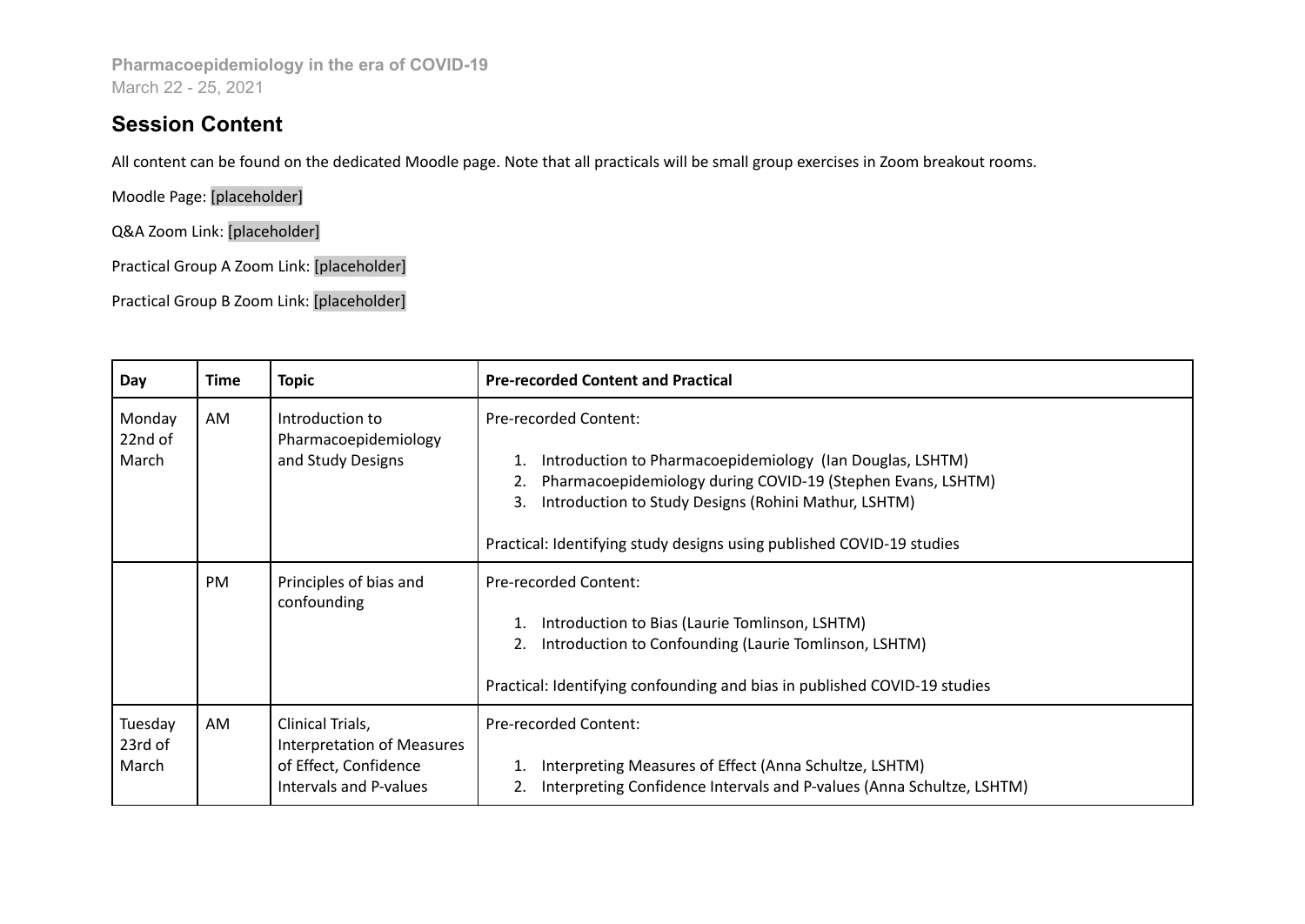|                                |           |                                                                                                  | 3. Introduction to Clinical Trials (Anna Schultze, LSHTM)<br>The RECOVERY Clinical Trial (Richard Haynes, University of Oxford)<br>4.                                                                                                                                                                                                                                                                                                                                                                             |
|--------------------------------|-----------|--------------------------------------------------------------------------------------------------|-------------------------------------------------------------------------------------------------------------------------------------------------------------------------------------------------------------------------------------------------------------------------------------------------------------------------------------------------------------------------------------------------------------------------------------------------------------------------------------------------------------------|
|                                |           |                                                                                                  | Practical: RECOVERY (dexamethasone) guided paper critique                                                                                                                                                                                                                                                                                                                                                                                                                                                         |
|                                | PM        | <b>Cohort Studies</b>                                                                            | Pre-recorded Content:                                                                                                                                                                                                                                                                                                                                                                                                                                                                                             |
|                                |           |                                                                                                  | What is cohort study? (Christopher Rentsch, LSHTM)<br>Interpreting a cohort study (Christopher Rentsch, LSHTM)<br>Open data platforms: Observational Health Data Sciences and Informatics (OHDSI) (Daniel<br>3.<br>Morales, University of Oxford)<br>What is hydroxychloroquine and how is it used in practice? (William Dixon, University of<br>Manchester)<br>The hydroxychloroquine story: past, present, and future (Christopher Rentsch, LSHTM)<br>5.<br>Practical: Hydroxychloroquine guided paper critique |
| Wednesd<br>ay 24th of<br>March | AM        | Case-control studies                                                                             | Pre-recorded Content:<br>1. Introduction to case-control studies (Angel Wong, LSHTM)                                                                                                                                                                                                                                                                                                                                                                                                                              |
|                                |           |                                                                                                  | Practical: Case-control study design exercise                                                                                                                                                                                                                                                                                                                                                                                                                                                                     |
|                                | <b>PM</b> | <b>Alternative Study Designs</b><br>(cross-sectional, ecological<br>and self-controlled studies) | Pre-recorded Content:<br>1. Introduction to self-controlled designs (Ian Douglas, LSHTM)<br>Hypothesis-generating designs (cross-sectional, ecological, and case series) (Kevin Wing,<br>2.<br>LSHTM)                                                                                                                                                                                                                                                                                                             |
|                                |           |                                                                                                  | Practical: Hypothesis generating designs guided paper critique                                                                                                                                                                                                                                                                                                                                                                                                                                                    |